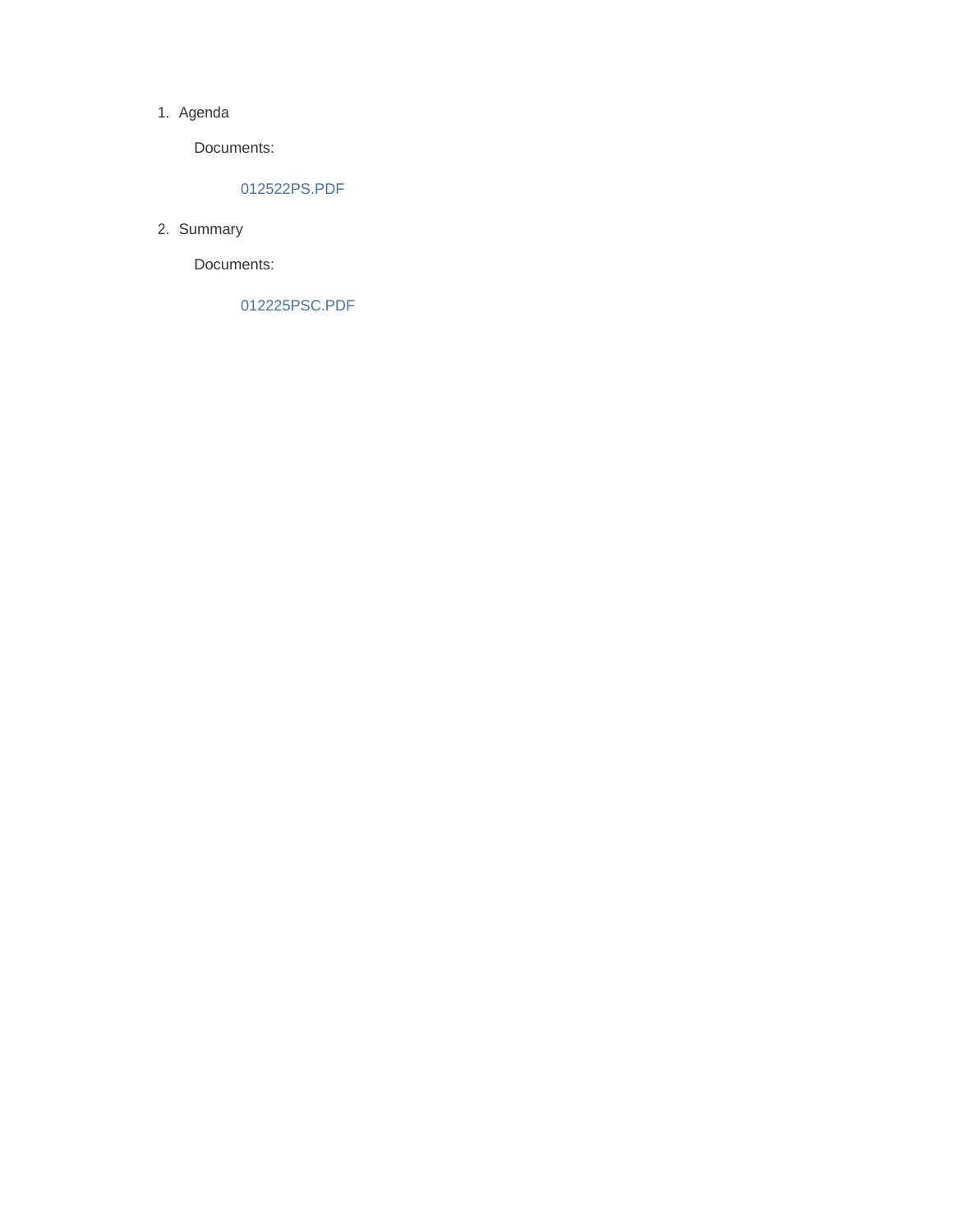

## **City of Marietta**

205 Lawrence Street Post Office Box 609 Marietta, Georgia 30061

# **Meeting Agenda**

### **PUBLIC SAFETY COMMITTEE**

|                           | M. Carlyle Kent, Chairman<br>Johnny Walker, Vice Chair<br><b>Andy Morris</b> |                        |
|---------------------------|------------------------------------------------------------------------------|------------------------|
| Tuesday, January 25, 2022 |                                                                              | <b>Council Chamber</b> |

#### *Immediately Following Public Works Committee*

### **CALL TO ORDER:**

#### **MINUTES:**

| 20211005         | <b>Regular Meeting - October 26, 2021</b>                                                                                           |  |
|------------------|-------------------------------------------------------------------------------------------------------------------------------------|--|
|                  | Review and approval of the October 26, 2021 meeting minutes.                                                                        |  |
| <b>BUSINESS:</b> |                                                                                                                                     |  |
| 20220105         | <b>Exempt from the Security Scanner</b>                                                                                             |  |
|                  | Discussion for the Council Members and city employees being exempt from going through<br>the security scanner for council meetings. |  |
|                  | Requested by Council Member M. Carlyle Kent                                                                                         |  |

#### **ADJOURNMENT:**